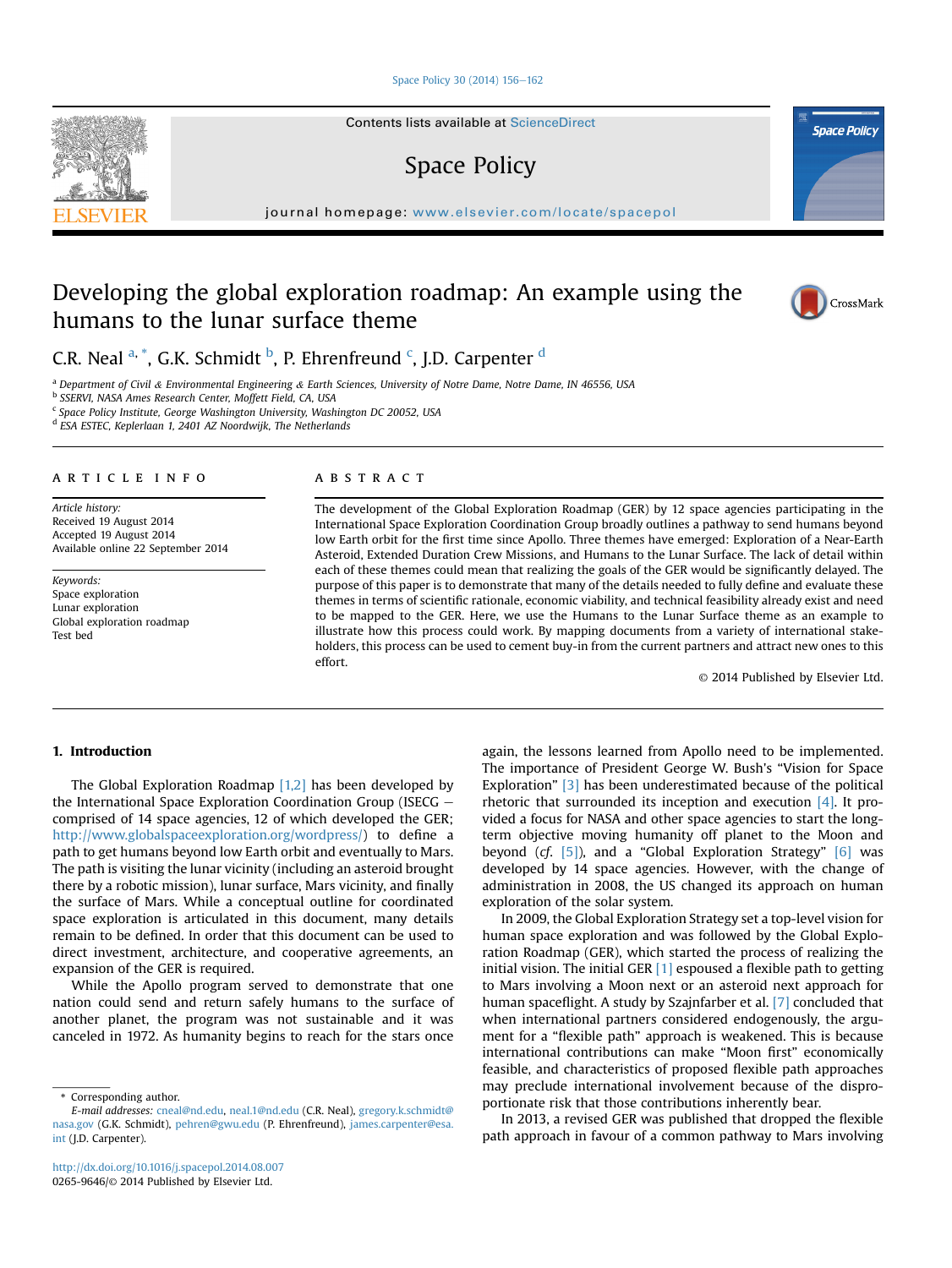visiting the lunar vicinity, lunar surface, Mars vicinity and eventually Mars itself. Three near-term themes have emerged: Exploration of a Near-Earth Asteroid (in the lunar vicinity), Extended Duration Crew Missions, and Humans to the Lunar Surface [\[2\].](#page-6-0) As the feasibility of sending humans to a Near-Earth Asteroid in the relative near term has faded, a robotic Asteroid Redirect Mission (ARM) is now under consideration, with a small asteroid (or part thereof) being redirected to a stable lunar orbit for humans to explore. This would form part of the extended duration crew mission theme. Other options have been studied that could also form part of this theme, including placing the Crew Exploration Vehicle at Lagrange point 2 on the farside of the Moon and undertaking tele-robotic exploration of the lunar farside, including sample return and deployment of a radio telescope on the surface of the radio-quiet lunar farside  $[8-10]$  $[8-10]$  $[8-10]$ .

The Humans to the Lunar Surface theme is probably the most advanced because of the work conducted following the announcement of the Vision for Space Exploration [\[3\]](#page-6-0). The latest version of the GER [\[2\]](#page-6-0) further states that: "Many agencies consider human missions to the lunar surface as an essential step in preparation for human Mars missions", and "Lunar missions are favored by agencies who view the Moon as the next step for human planetary exploration and NASA may contribute to such missions." The recently published NRC report entitled "Pathways to Exploration: Rationales and Approaches for a U.S. Program of Human Space Exploration" [\[11\]](#page-6-0) provided a clear recommendation to extend a human presence beyond low Earth orbit (LEO). In the report a number of advantages to the United States being a more active player in lunar surface operations was emphasized. A return to extended surface operations on the Moon was recommended (i) to support the long-term strategy to land humans on Mars and (ii) to provide ample opportunities for international and commercial cooperation.

In this paper, we focus on developing the 'Humans to the Lunar Surface' theme of the GER [\[2\]](#page-6-0) to illustrate that by mapping a number of recent reports/documents to it each theme can be developed. The other themes can be similarly developed and, as the title indicates, this study is an example. These documents are in no way meant to be encompassing everything that is relevant to this process (indeed, many others can and should be added). This exercise is intended to demonstrate that existing detailed documents can be mapped into the GER, despite the differences in focus and level of detail, and provides an avenue to promote broader international buy-in, especially from those ISECG agencies that are not part of the GER.

# 2. The global exploration roadmap (2013)

A brief overview of the GER is given in order that the mapping process outlined in this paper is put into context. The common goals are:

- Develop Exploration Technologies & Capabilities.
- Engage the Public in Exploration.
- Enhance Earth Safety.
- Extend Human Presence.
- Perform Science to Enable Human Exploration.
- Perform Space, Earth, and Applied Science.
- Search for Life.
- Stimulate Economic Expansion.

These rather broad goals lead to the six principles driving the mission scenarios and themes of the current GER: affordability, exploration value, international partnerships, capability evolution, human/robotic partnerships, and robustness. While the principle of robustness is articulated as "provide resilience to programmatic and technical challenges" it also implies sustainability. As Mars is currently termed the "horizon destination", the GER has the opportunity to provide not only a pathway to Mars, but also to include and highlight opportunities to make the pathway sustainable. This principle, we believe, has its origins in the goal to stimulate economic expansion.

When detailing the humans to the lunar surface scenario, the GER gives a number of activities that will be woven into such missions:

- Technology test bed (surface power systems, long distance mobility concepts, human-robotic partnerships, precision landing).
- Characterizing human health and performance outside Earth's magnetosphere and in a reduced gravity environment.
- Conducting high priority science benefiting from human presence, including human-assisted lunar sample return.
- Advance knowledge base related to use of lunar resources.
- Explore landing sites of interest for extended durations.

For the purposes of this paper, these activities will form the basis of our mapping activity as an example to demonstrate that much of the work to develop the GER has already been conducted. There have been many studies since Apollo on returning to the Moon, and these are still valid. By recognizing the existence and utility of these documents, the ISECG can focus on developing mission concepts.

# 3. The mapping process

The documents used here represent a selection of internationally authored papers as well as documents from the Lunar Exploration Analysis Group (LEAG) that includes the extensive Lunar Exploration Roadmap. The documents are as follows:

- The Committee on Space Research (COSPAR) Panel on Exploration report on developing a global space exploration program [\[12\]](#page-6-0),
- The Strategic Knowledge Gaps report from the LEAG (LEAG-SKGs) published in 2012  $[13]$ ,
- The Lunar Exploration Roadmap developed by LEAG (LEAG-LER), which is updated periodically  $[14]$ ,
- The National Research Council report Scientific Context for the Exploration of the Moon (SCEM) published in 2007 [\[15\]](#page-6-0),
- The Scientific Rationale for resuming lunar surface exploration  $(SR)$  [\[16\]](#page-6-0), and
- The astrobiological benefits of human space exploration (ASTROBIO) [\[16,17\].](#page-6-0)

The abbreviations used to designate each publication are in parentheses and bold type. For this activity, we tried to map each of the publications to the activities envisaged for the Humans to the Lunar Surface theme. Much more detail is given in the individual publications and we only summarize the main points here.

## 3.1. Technology test bed

The Moon represents a key asset for testing planetary exploration technologies because of its proximity to Earth. The GER is quite expansive about such issues listing one high-level common goal of "Develop Exploration Technologies  $&$  Capabilities" and one specifically under the humans to the lunar surface category ["Technology test bed (surface power systems, long distance mobility concepts, human-robotic partnerships, precision landing)"].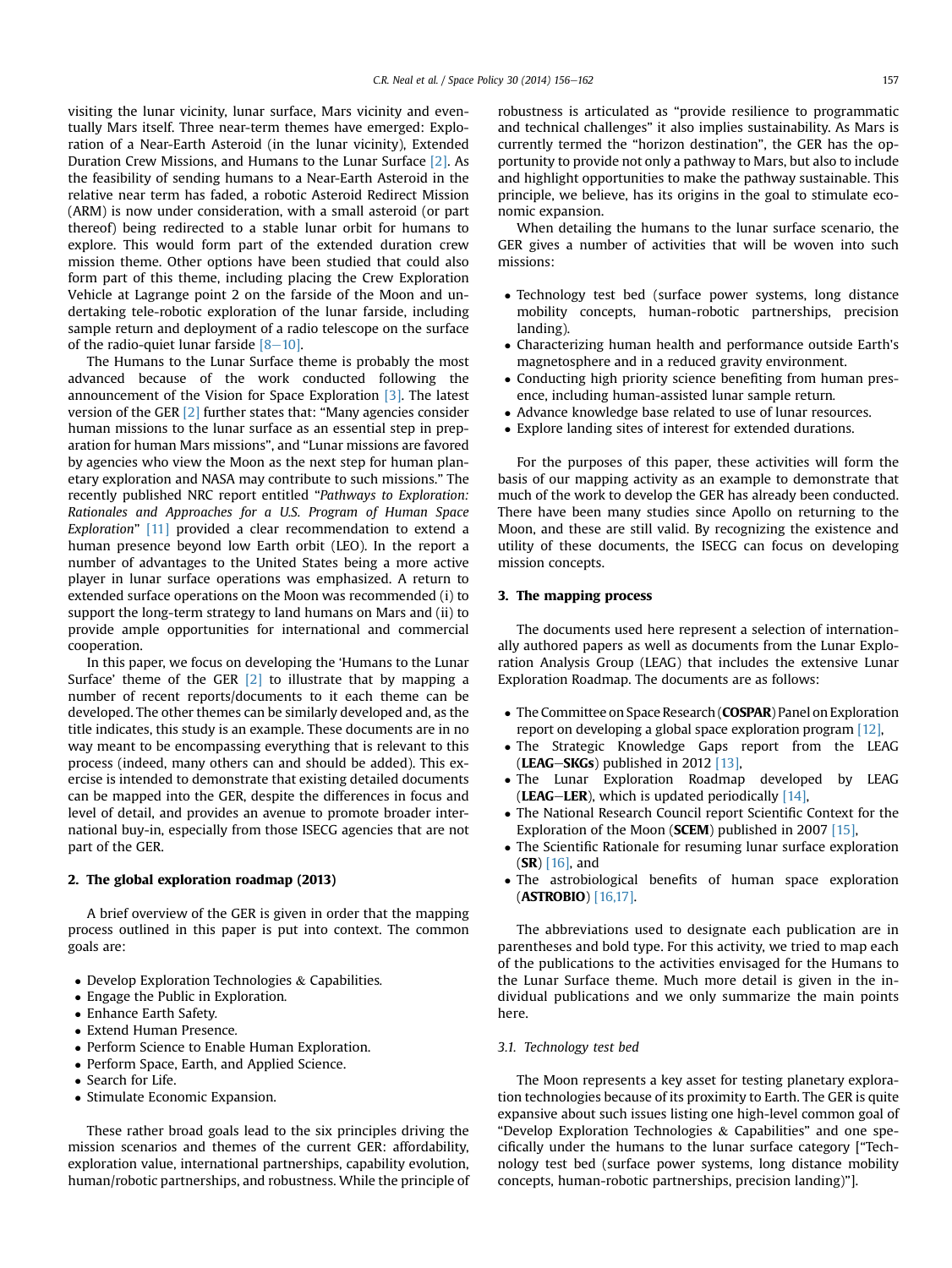## 3.1.1. COSPAR

Synergies of robotic/human exploration and the Robotic Village concept of ILEWG and ILRP are described as examples of how the Moon can be used as a technology test bed for Solar System exploration. Robotic precursor missions will be required to pave the way to sending humans back to the lunar surface for periods longer than was achieved during Apollo. In addition, human-robotic partnerships could increase efficiency and productivity of any human mission to the lunar surface. The creation of a Robotic Village to prepare for an extended human presence on the Moon was endorsed by the International Lunar Exploration Working Group (ILEWG) in 2008 and 2010 [\[18,19\].](#page-6-0)

#### 3.1.2. LEAG-SKGs

There are many SKGs highlighted that relate to the topic of technology test beds that that can be found under SKG Theme III [\[13\]](#page-6-0) and these include:

- Dust Remediation.
- Mitigating Mechanical Degradation of Regolith Adhesion.
- Descent/ascent engine blast ejecta.
- Energy Storage.
- Power Generation.
- Lander Propellant Scavenging.
- Radiation Shielding.
- Micrometeorite Shielding.

#### 3.1.3. LEAG-LER

This roadmap is forward looking in that it proposes to use the Moon to go elsewhere in the Solar System [\[14\]](#page-6-0). There are three themes around which the roadmap is built: Science, Feed Forward (to Mars and other airless bodies), and Sustainability. Under the Feed Forward theme, there are several goals and objectives that relate directly to technology:

- Goal FF-A: Identify and test technologies on the Moon to enable robotic and human Solar System science and exploration. Under this goal there are six Objectives that directly use the Moon as a technology test bed (Objectives FF-A-1, 3,  $5-8$ ) that involve 23 individual Investigations.
- Goal FF-B: Use the Moon as a test bed for missions operations and exploration techniques to reduce the risks and increase the productivity of future missions to Mars and beyond. Under this goal there are three Objectives (FF-B-1, 2, 3) that involve  $13$ Investigations that use the Moon as a technology test bed to enable human Solar System exploration.
- Goal FF-C: Preparing for future missions to other airless bodies. Under this goal there are five Objectives (FF-C-1-3, 7, 9) involving 23 Investigations that can be directly related to using the Moon as a technology test bed.

The reader is directed to the latest version of the roadmap on the LEAG website ([www.lpi.usra.edu/leag](http://www.lpi.usra.edu/leag)) for more information about the Goals, Objectives, and Investigations noted above.

## 3.1.4. SCEM

While this report focused on lunar science and was written in response to President Bush's Vision for Space Exploration, it did report a finding regarding the state of technology to achieve a human lunar return in preparation to go to Mars and beyond. Finding 3R of the SCEM Report [\[15\]](#page-6-0) states "NASA, with the intimate involvement of the science community, should immediately initiate a program to develop and upgrade technology and instrumentation that will enable the full potential of the VSE. Such a program must identify the full set of requirements as related to achieving priority science

objectives and prioritize these requirements in the context of programmatic constraints. In addition, NASA should capitalize on its technology development investments by providing a clear path into flight development."

## 3.1.5. SR

As with the SCEM Report [\[15\],](#page-6-0) Crawford et al. [\[16\]](#page-6-0) focus on the scientific rationale for resuming human lunar exploration. Implicit in this paper is using the Moon to test robotic sample return technologies, as well as human-robotic interactions (e.g., [\[8\]](#page-6-0)).

## 3.1.6. ASTROBIO

Crawford [\[17\]](#page-6-0) and Crawford et al. [\[16\]](#page-6-0) concluded that the Moon could be used as a test bed for the development of bioregenerative life-support systems and for long-term use on the Moon and future long-duration deep space exploration missions. These conclusions were subsequently articulated in more detail by Goswami et al. [\[20\].](#page-6-0)

# 3.2. Human health

The major research platform for studying the effects that space exploration can have on human health is currently the International Space Station (ISS). However, the ISS is not ideal for examining the effects of space radiation (as it is within the Earth's magnetic field) or the effects of reduced gravity on the human physiology. For example, we have a knowledge base on how the human body reacts to Earth's gravity and at microgravity (from the ISS and its precursors), but is there a linear relationship between the two extremes? Long duration human missions to the lunar surface should be able to inform us on this issue.

# 3.2.1. COSPAR

Ehrenfreund et al. [\[12\]](#page-6-0) highlighted the ISS as the place where the most research is currently being conducted regarding the impact the space environment has on human health. These authors noted the European research on the ISS includes radiation biology and physiology, as well as health care and human performance under extreme conditions. Ehrenfreund et al. [\[12\]](#page-6-0) also highlighted the US NRC Report [\[21\]](#page-6-0), where both physical and psychological effects of space exploration are discussed. Finally, this document noted that space radiation is a major barrier to human exploration of the Solar System and concluded that environmental characterization, as well as materials testing should be conducted by robotic precursor missions, and that a focus on space weather prediction should be made.

#### 3.2.2. LEAG SKGs

Theme II of this report [\[13\]](#page-6-0) is focused on understanding the lunar environment and its effects on human health. SKGs noted under this theme were:

- Solar event prediction.
- Defining the radiation environment at the lunar surface.
- Understanding the radiation shielding effect of lunar materials.
- The biological effects of lunar dust.
- How to maintain peak human health and performance in dusty, high-radiation, partial gravity environments

#### 3.2.3. LEAG-LER

Human health is a theme that pervades through the LER [\[14\]](#page-6-0). In the Science theme, Goal Sci-D is to use the unique lunar environment as a research tool. Objectives Sci-D-12 through 22 focus on the life sciences, with three of these being the most pertinent: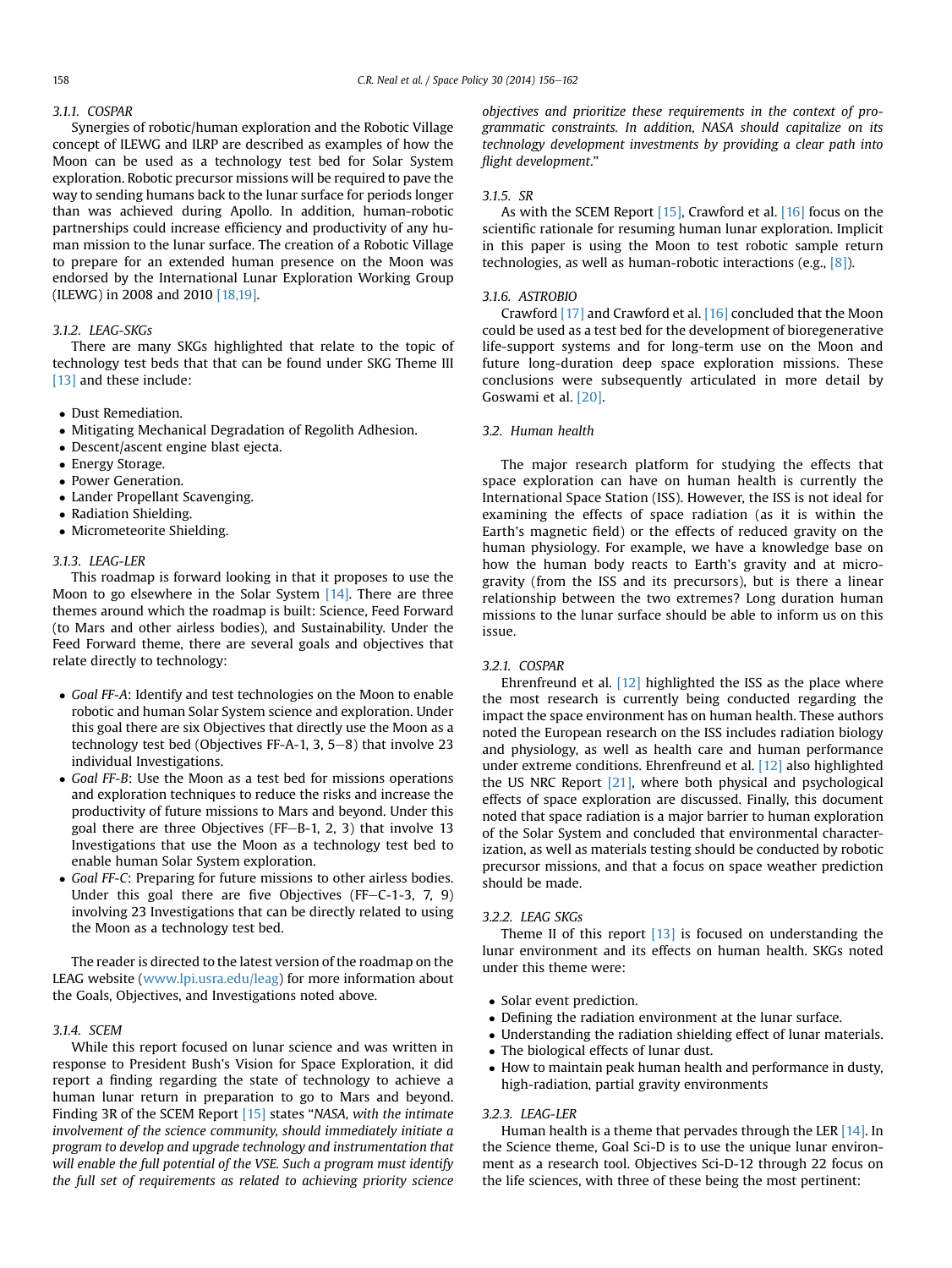- Objective Sci-D-14: Study the fundamental biological and physiological effects of the integrated lunar environment on human health and the fundamental biological processes and subsystems upon which health depends.
- Objective Sci-D-15: Study the key physiological effects of the combined lunar environment on living systems and the effect of pharmacological and other countermeasures.
- Objective Sci-D-16: Evaluate consequences of long-duration exposure to lunar gravity on the human musculo-skeletal system.

The Feed Forward theme contains two Objectives (7 Investigations) related to human health:

 Objective FF-A-2 and FF-C-8: Develop Crew Health Systems That Enable Safe, Long Duration, Surface Stays.

In the Sustainability theme, human health issues are less obvious, being described at the initiative level under Goal Sust-B (enable and support the collaborative expansion of science and exploration) and within Objective Sust-B-8 (deployment of habitat and laboratory facilities for human science and exploration operations):

- Initiative-Sust-B-8A: Characterize aspects of the lunar environment that affect human health and safety including lunar regolith dust, radiation, temperatures, etc.
- Initiative-Sust-B-8B: Develop reliable space weather prediction, monitoring, and mitigation technologies.
- Initiative-Sust-B-8C: Develop long-term human health care and monitoring for lunar gravity conditions including any needed countermeasures, tele-medicine, monitoring devices and instruments, drugs, etc.

#### 3.2.4. SCEM

Understanding the pristine lunar environment is important for designing mitigation technologies in order to provide safe living and working conditions. Therefore the SCEM Report [\[15\]](#page-6-0) maps to this through "Priority 8 - Processes involved with the atmosphere  $\&$ dust environment of the Moon are accessible for scientific study while the environment is in a pristine state."

## 3.2.5. SR

Crawford et al. [\[16\]](#page-6-0) emphasized the importance of using the Moon to understand the effects of the space environment on human health: 1) Monitoring human adaptation to prolonged exposure to partial gravity may offer significant insights into vestibular disorders and a range of processes beyond associated in aging, disuse-pathology and lifestyle conditions such as the metabolic syndrome and cardiovascular disease; and 2) There would be much to learn about life support (e.g., bio-regenerative food, breathable air, and water closed-loops), and medical support provision, from human operations in a lunar base beyond research into partial gravity effects.

## 3.2.6. ASTROBIO

Use of the Moon to understand the long-term effects of the space environment (e.g., the radiation, microgravity, psychological aspects) is required because our knowledge is not sufficient  $[17]$ . Several areas of investigation are highlighted: Study of the adaptation of terrestrial life to the lunar environment; Use of the lunar environment: for panspermia experiments and as a test bed for planetary protection protocols; as a test bed for the development of bioregenerative lifesupport systems, for long-term use on the Moon and future longduration deep space exploration missions (see also [\[20\]\)](#page-6-0).

## 3.3. Conducting high priority science benefiting from human presence, including human-assisted lunar sample return

This is the easiest of the GER goals to map existing documents to for the humans on the lunar surface theme. Learning from the Apollo experience, where science was an afterthought, the international lunar community has been proactive in documenting the importance of science in any program that returns humans to the lunar surface. Ehrenfreund et al. [\[12\]](#page-6-0) noted that sample return missions (both human assisted and robotic) have the highest priority for the science community. They also noted that planetary science stands to be a major beneficiary of human space exploration.

Addressing any of the LEAG-SKGs under theme I (Understand the lunar resource potential) will inform both lunar and planetary science. This is exemplified by any mission that addresses SKG I-D: Composition/quantity/distribution/form of water/H species and other volatiles associated with lunar cold traps. In addition, the LEAG-LER Science goal documents critical unanswered science questions including lunar (Goal Sci-A: Understand the formation, evolution, and current state of the Moon), Solar System (Goal Sci-B: Use the Moon as a "witness plate" for solar system evolution; Goal Sci-C: Use the Moon as a platform for Astrophysical, Heliophysical, and Earth-Observing studies), and applied science (Goal Sci-D: Use the unique lunar environment as research tool).

The SCEM [\[15\]](#page-6-0) report and Crawford et al. [\[16\]](#page-6-0) both documented high priority science associated with returning humans to the Moon. In addition to the clear benefits to lunar and planetary science resulting from sample acquisition, and the deployment of geophysical instruments, these scientific benefits include the use of the lunar surface as a platform for astronomical observations. In particular, the lunar farside is arguably the best location in the inner Solar System from which to conduct low-frequency radio observations of the early Universe ( $cf. [8,10]$ ), and the lunar surface may also lend itself to other areas of astronomical observation (cf. summary provided by Ref. [\[9\]\)](#page-6-0).

Crawford [\[17\]](#page-6-0) (ASTROBIO) focused on documenting the scientific benefits for astrobiology of humans returning to the Moon. These include the study of the lunar geological record to elucidate conditions on the early Earth under which life took root on our planet, the study of possible pre-biological chemical evolution in polar ices, and studies of the adaptation of life to the low gravity, high-radiation environment of the lunar surface (cf. [\[22\]](#page-6-0)).

### 3.4. Advance knowledge base related to use of lunar resources

It has been known since the Apollo that the Moon is home to resources that could be used to facilitate human space exploration. The initial work on this subject is probably best captured in the Lunar Bases and Space Activities for the 21st Century conferences [\[23,24\]](#page-6-0) and the Space Resources report [\[25\].](#page-6-0) Since that time, lunar volatiles have become an intensive topic of lunar research (e.g.,  $[26-36]$  $[26-36]$ ) and could form the basis of an important natural lunar resource. LEAG has also proposed a plan to implement their roadmap [\[14\]](#page-6-0) by identifying, prospecting, and developing lunar resources, which would provide commercial on-ramps for private companies to become involved in lunar exploration, thus bringing the Moon into our economic sphere of influence (see Ref. [\[37\]](#page-6-0) for details).

## 3.4.1. COSPAR

Ehrenfreund et al. [\[12\]](#page-6-0) listed technologies needed to prepare for human exploration of the Moon. These included in situ resource utilization (ISRU) and energy production and storage. They concluded that "Comprehensive studies and multidisciplinary analyses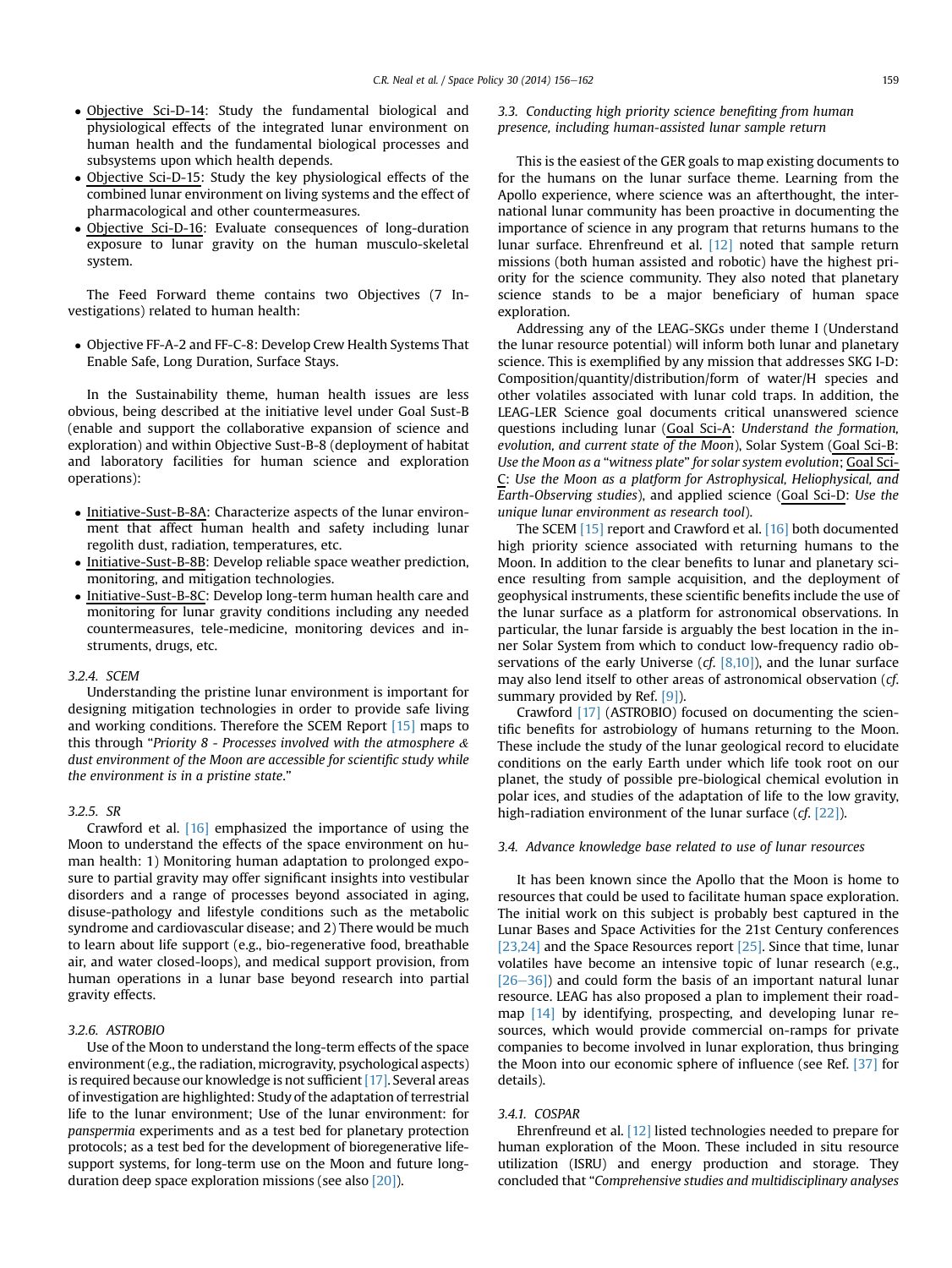are needed to … . develop evolutionary concepts for making use of local resources to enable sustainable human presence and fruitful operations on the surface of Moon and Mars." They also supported studies and precursor activities toward developing "international human bases", as well as sample return missions to the Moon, near-Earth asteroids and Mars. Implicit in these is the development of ISRU capabilities that would facilitate human space exploration.

## 3.4.2. LEAG-SKGs

Theme I of the SKG document is devoted to understanding the lunar resource potential. The SKGs noted under this theme include solar illumination mapping, regolith studies (quality/quantity/distribution/form of H species and other volatiles in mare and highlands regolith), study of volatiles associated with lunar cold traps and pyroclastic deposits, and the efficiency of lunar ISRU production. This document also defines a number of SKGs specific to lunar cold trap volatile deposits:

- Extent, magnitude and age of cold traps
- Correlation of cold traps and permanent darkness (PSR)
- Geotechnical characteristics of cold traps
- Physiography and accessibility of cold traps (robotic and human)
- Charging and plasma environment within and near PSR
- Earth visibility timing and extent
- Concentration of water and other volatiles species with depth at  $1-2$  m scales
- $\bullet$  Variability of water concentration on scales of 10's of meters
- Mineralogical, elemental, molecular, isotopic make up of volatiles
- Physical nature of volatile species
- Spatial and temporal distribution of OH and H2O at highlatitudes
- Detect and measure exospheric water in association with surface-correlated deposits
- Monitor and model movement towards and retention in PSRs

Also, Finding 3 of the LEAG SKG report states "resource exploration and utilization (ISRU) is a "game changer" in how humans explore the Solar System by creating an infrastructure that enables a sustainable human presence".

## 3.4.3. LEAG-LER

The LER includes a number of objectives throughout all three themes that are related to ISRU. Under the Science theme:

- Objective Sci-A-3: Characterize the environment and processes in lunar polar regions and in the lunar exosphere (4 Investigations);
- Objective Sci-D-8: Investigate precipitation behavior in supercritical water in partial gravity environment (2 Investigations);
- Objective Sci-D-9: Investigate the production of oxygen from lunar regolith in lunar gravity (2 Investigations);

Development of ISRU capabilities is also highlighted in the Feed Forward theme:

- Objective FF-A-4: Develop the capability to acquire and use local resources to sustain long-term exploration and habitation of planetary surfaces (6 Investigations);
- Objective FF-C-10: Develop the capability to acquire and use local resources to sustain long-term exploration crews (Corollary of Feed-Forward Objective FF-A-4) (3 Investigations);

The identification, extraction, storage and use of in situ resources form the foundation of the Sustainability theme. ISRU provides on ramps for commercial participation because it results in a product that can be sold initially to government entities (space agencies), but as lunar development continues, space agencies will leave to go to Mars and beyond. It is envisaged that private companies will lease the infrastructure from governments and these will become the next tier of customers for ISRU products. Therefore, Goal Sust-A is to maximize commercial activity with ISRU at the core of activities under this goal. Goal Sust-B is intended to enable and support the collaborative expansion of science and exploration. Under this goal, ISRU is represented by Objective Sust-B-9 - Establishment of in-situ production of life-support, power system reagents, propellants and related resources, and there are ten Initiatives under this objective all related to development of products from resources available on the Moon. Goal Sust-C is intended to enhance security, peace, and safety. ISRU is represented by Objective Sust-C-2  $-$  Beamed power and other lunar-based energy sources for terrestrial consumption, which is also considered a commercial on ramp. Identification of polar areas receiving maximum sunlight will be part of fulfilling this objective (cf. [\[38,39\]\)](#page-6-0).

As noted above, LEAG developed an approach to implement the LER through a phased robotic precursor campaign in 2011 [\[37\].](#page-6-0) Phase I would undertake resource prospecting using the global datasets from previous and current orbital missions to identify the most promising deposits. Mobile surface assets (rovers) would be sent to the most promising deposits to map and quantify the deposit. Such rovers would need to be able to sample the subsurface. The US Resource Prospector Mission from the Human Exploration and Operations Mission Directorate of NASA is a first step along this path (e.g., [\[40\]](#page-6-0)) and is currently due to launch on 2019. Phase II requires lunar robotic resource mining operations to be set up at the 2-3 most promising deposits identified in Phase I. These would demonstrate the "extractability" and yield of the potential resource. Phase III would be full lunar resource production at the best site identified in Phase II.

#### 3.4.4. SCEM

ISRU is listed in the SCEM [\[15\]](#page-6-0) report under secondary goals that would be oriented towards exploration (rather than science). However, it is evident that science and exploration are intimately related and that one informs the other. Therefore, addressing Priority 4 (The lunar poles are special environments that may bear witness to the volatile flux over the latter part of solar system history) would also yield information pertinent to ISRU.

#### 3.4.5. SR

The Moon is the type locality to study volatile loss, transport, and retention on airless bodies Better characterization of the composition, volatile content, and mechanical properties of lunar regolith will also be important for planning and developing ISRU. This is because many volatile species implanted by solar wind are only loosely bound and the returned samples may have lost a good portion of these. Crawford et al. [\[16\]](#page-6-0) also noted the importance of the polar regions and the permanently shadowed craters in particular for preservation of volatile deposits. Such deposits would represent targets for in situ resource applications.

## 3.4.6. ASTROBIO

Crawford [\[17\]](#page-6-0) and Crawford et al. [\[16\]](#page-6-0) noted that it is possible that some information concerning the importance of comets in "seeding" the terrestrial planets with volatiles and prebiotic organic materials can be found in the polar ice/volatile deposits. Lunar polar ice/volatile deposits will have been continuously subject to irradiation by cosmic rays and, as such, may have played host to organic synthesis reactions of the kind thought to occur in the outer Solar System and on interstellar dust grains. These papers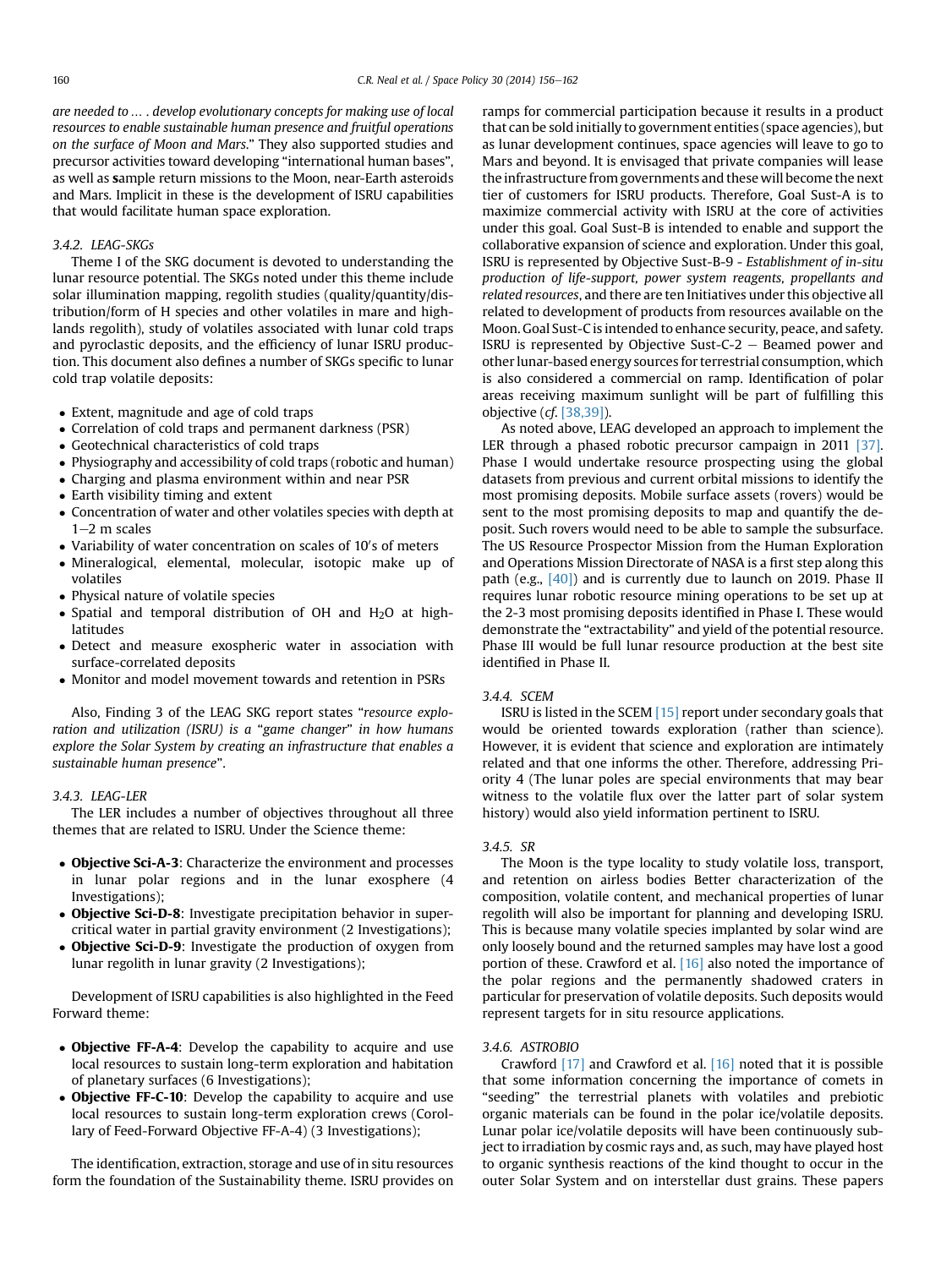demonstrate the potential that development of polar deposits for resources to support human exploration will also result in significant science return.

### 3.5. Explore landing sites of interest for extended durations

Identification of lunar landing sites for science and exploration purposes has been ongoing for several decades (e.g.,  $[41-45]$  $[41-45]$  $[41-45]$ ). For example, De Rosa et al. [\[46\]](#page-6-0) proposed landing sites in the south pole region of the Moon for ESA's solar powered Lunar Lander project, which used knowledge of illumination conditions to highlight sites that experienced relatively short periods of darkness (tens of hours). The GER can be linked to these documents, but those chosen for this mapping exercise also contain pertinent information about site selection.

# 3.5.1. COSPAR

In terms of lunar site selection that would enable human exploration for extended durations, Ehrenfreund et al. [\[12\]](#page-6-0) point to areas of quasi-permanent illumination in the polar regions (e.g., [\[37,38\]](#page-6-0)).

#### 3.5.2. LEAG-SKGs

Solar illumination mapping is highlighted as enabling polar exploration mission site selection. Filling SKGs regarding lunar surface trafficability will enable the characterization of a site for building-up assets for extended duration activities, it enhances exploration of unexplored areas, and is required for large-scale ISRU production (see above). Identification of potential resources using orbital datasets followed by the LEAG three-phase exploration strategy (see above) is also highlighted and is very relevant the GER.

## 3.5.3. LEAG-LER

Site selection is encapsulated in the Sustainability theme in Objective Sust-B-2: Establishment and implementation of comprehensive site-selection criteria and processes. The description of this objective contains important considerations given the inevitable multi-national approach that will be taken as humans step beyond LEO for the first time since 1972:

The selection of sites for the emplacement of assets for scientific investigations or exploration activities is a rare occasion resulting in the commitment of substantial and possibly irreplaceable resources. The various parties interested in the properties of the selected site may have differing objectives for its collaborative use suggesting both a need for balanced negotiations and the best obtainable data from the candidate locations. In addition to considering the viewpoints of all partners, governmental, commercial, academic, and the international counterparts of each of these, practical operational considerations are crucial including transportation, communication and power availability, local resource availability and geological features amenable to well-protected human habitats.

# 3.5.4. SCEM

The SCEM Report [\[15\]](#page-6-0) focuses on addressing major lunar science questions. However, the report does address landing sites, but to address science goals. For example, Finding 2R states:

Critical to achieving high science return in Apollo was the selection of the lunar landing sites and the involvement of the science community in that process. Similarly, the scientific community's involvement in detailed mission planning and implementation resulted in efficient and productive surface traverses and instrument deployments.

This finding produced Recommendation 2R:

The development of a comprehensive process for lunar landing site selection that addresses the science goals.... ... ... in this report should be started by a science definition team. The choice of specific sites should be permitted to evolve as the understanding of lunar science progresses through the refinement of science goals and the analysis of existing and newly acquired data.

The SCEM [\[15\]](#page-6-0) discusses the dichotomy between sortie missions to different locations (ideal for addressing lunar science questions) and building up assets at one outpost site (ideal for exploration). The report concludes that the precise location of an outpost site will determine the scientific return and urges NASA to consider scientific criteria in the site selection process.

# 3.5.5. SR

Similar to the SCEM report, Crawford et al. [\[16\]](#page-6-0) also articulated (but more broadly) the scientific rationale for returning to the lunar surface. As such, many different landing sites are suggested to address the science questions. This leads to the conclusion that a build up of assets at any one site for extended duration missions to the lunar surface should consider including surface mobility (human-rated exploration rovers, hoppers, etc.). Alternatively, strategic robotic missions to the lunar surface to achieve science goals could be envisaged in conjunction with humans on the lunar surface.

# 3.5.6. ASTROBIO

Crawford [\[17\]](#page-6-0) concluded that for astrobiological goals, development of launch vehicles (and associated infrastructure) to return humans to multiple sites on the lunar surface for extended periods should occur. This would allow humans to conduct geological and biological fieldwork to address the various astrobiology science questions noted in this paper.

# 4. Synthesis

The goal of this exercise is to demonstrate that, using the Humans to the Lunar Surface theme of the GER [\[2\]](#page-6-0) as an example, existing international documents map directly in to this roadmap and thereby strengthen it. The number of publications involved in this mapping process is admittedly small, but the concept has been demonstrated; additional international material will be incorporated in the future. Although the GER  $[2]$  is written at a high level, detail can be added through linking such documents to it. We envisage the next stage of GER development should include detailed mapping efforts within the different themes that comprise the pathway to Mars by setting up a number of working groups comprised of experts within the respective fields, ranging from science and technology to policy. It is vitally important that communication between the different stakeholders (including international partners as well as the broader science and engineering communities) be maintained, allowing for progress to made to achieving the near-term goal of sending humans beyond low Earth orbit, while maintaining focus on the horizon goal. By making such progress, technological innovations, growth in hightechnology jobs, and economic growth will follow as has been demonstrated by the Apollo program (e.g.,[\[47,48\]](#page-6-0)) and the U.S. Space Program since then [\[49\].](#page-6-0)

### Acknowledgments

Thoughtful and detailed reviews from two anonymous reviewers significantly improved the quality of this paper and their